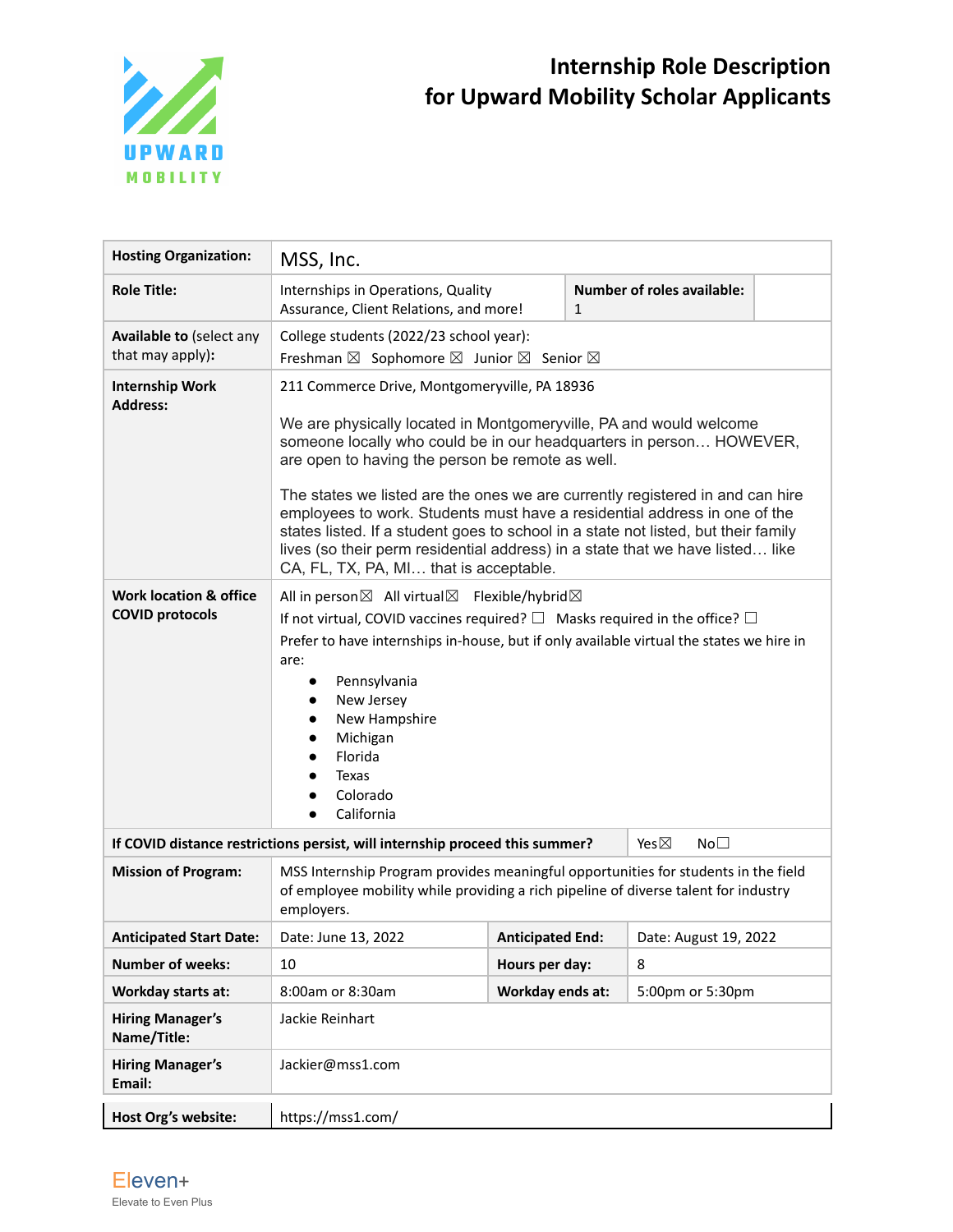### **Internship Summary:**

Selected as a Top Workplace in Philadelphia for 13 consecutive years and headquartered in Montgomeryville, Pennsylvania, Movers Specialty Service (MSS) is currently recruiting students who seek full-time seasonal employment/an internship during their upcoming summer break. Each year we hire full-time seasonal employees to assist with our high-volume summer months. We have multiple internship opportunities in Nationwide Operations, Quality Assurance, and Client Relations.

Additionally, you may be required to participate in group project activities with other interns during work hours.

# **Essential Responsibilities of the Role:**

List the duties and responsibilities

- Client Relations
	- o Accept inbound calls from transferees, answering questions and taking appropriate action
	- o Manage transferee call team order updates & relay information accurately
	- o Accept/handle Live Support chats
	- o Prioritize customer information
	- o Input and correct order information
	- o Support Customer Service Teams with various clerical duties

# **Operations**

- o Provide courteous and prompt customer and subcontractor contact
- o Confirm service appointments and moving arrangements for our Nationwide Operations Department
- o Diligently maintain pertinent information after every point of contact by entering notes into our proprietary customer management system
- o Responsible for providing updates to our vast network of vendors on relevant changes to their service orders

### **Knowledge and skills required:**

- Flexible and able to handle multiple tasks simultaneously while producing high quality, high-quantity work.
- Excellent interpersonal and communication skills, strong attention to detail, the ability to learn quickly and a willingness to take initiative.
- Professional telephone and email etiquette in all client and work interactions.
- Organized, detail-oriented and possess rapid response follow-up and problem solving skills.
- Strong PC skills and proficiency with Word, Excel, Teams, and Outlook

### **What does success look like for the intern at the end of the summer:**

● Learn and develop the skills listed under "Essential Responsibilities" and gain an understanding of how the Mobility Industry operates.

### **Training Program**

Computer based and one-on-one training will occur. We offer a thriving and vibrant work environment along with a great opportunity to gain "real life" work experience. Our interns will work side-by-side with current MSS staff to successfully assist us through our peak busy season.

All Upward Mobility Interns will participate in group training for knowledge development in the Global Mobility industry. Training to occur over a series of virtual training sessions across intern program participants.